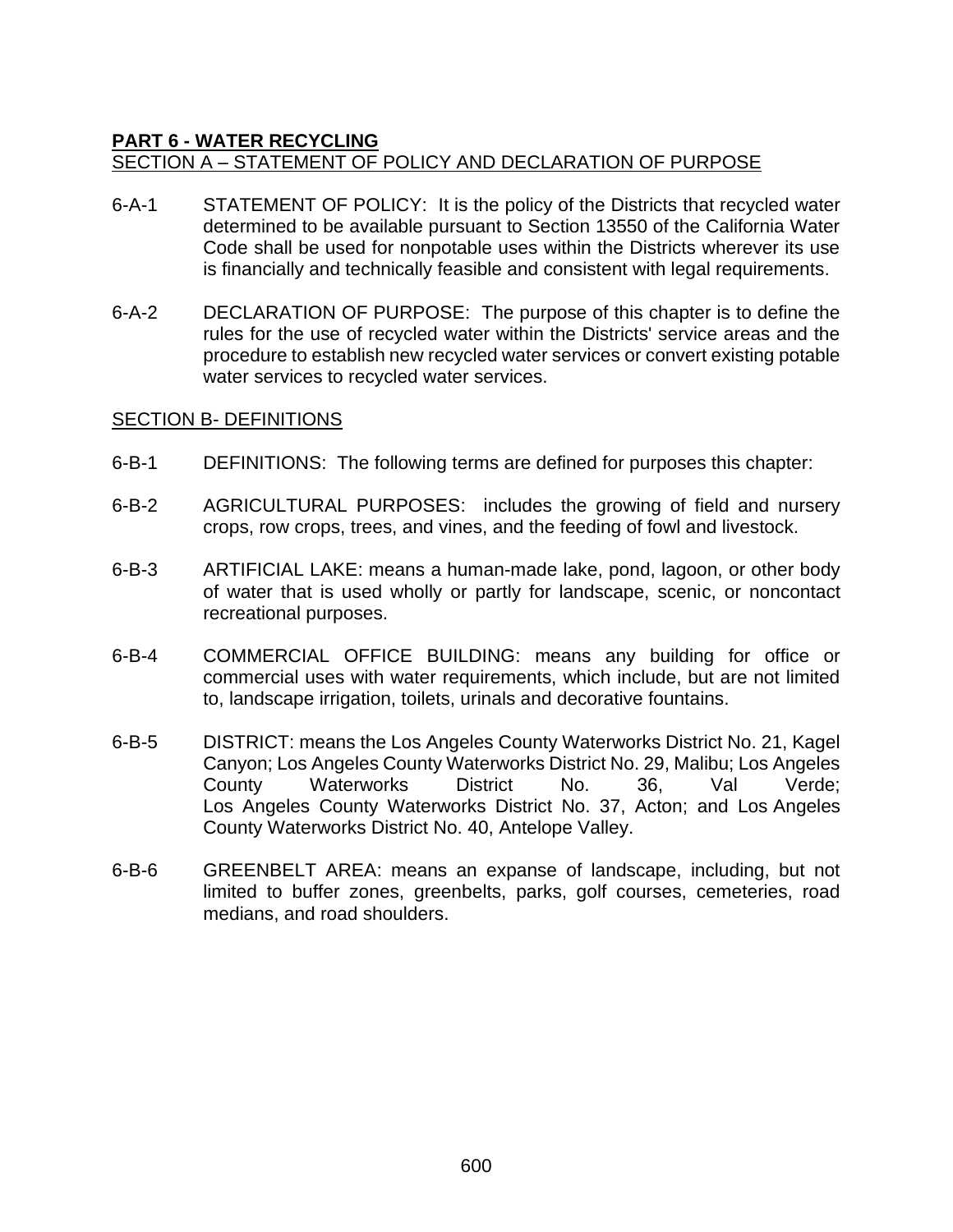# **PART 6 - WATER RECYCLING (CONTINUED)** SECTION B-DEFINITIONS (CONTINUED)

- 6-B-7 INDUSTRIAL PROCESS WATER: means water used by any industrial facility with process water requirements that include, but are not limited to, rinsing, washing, cooling, and circulation, or construction, including any facility regulated by the industrial waste discharge ordinance of the city.
- 6-B-8 OFF-SITE FACILITIES: means water facilities from the source of supply to the point of connection with the on-site facilities, including the water meter.
- 6-B-9 ON-SITE FACILITIES: means water facilities under the control of the owner, downstream from the water meter.
- 6-B-10 POTABLE WATER: means water that conforms to the federal, state and local standards for human consumption. (See California Code of Regulations, Section 64400.)
- 6-B-11 RECYCLED WATER: means water that, as a result of tertiary treatment of wastewater, is suitable for a direct beneficial use or controlled use that would not otherwise occur. (See Water Code Section 13050(n).)
- 6-B-12 RECYCLED WATER DISTRIBUTION SYSTEM: means a piping system intended for the delivery of recycled water only and which is separate from any potable water distribution system. Recycled water systems are identified by the use of purple piping and signage as required by California Code of Regulations, Section 60310.

#### SECTION C – USE OF RECYCLED WATER

6-C-1 FEASIBLE AND AUTHORIZED USES -In accordance with the provisions of Section A, the uses of recycled water may include, but not be limited to, landscape irrigation, agricultural irrigation, natural treatment system irrigation, construction water, industrial process water, cooling tower water, water for flushing toilets and urinals, trap primers in dual-plumbed buildings, and public and private recreational impoundment. Each such use must be considered for approval by the Districts on a case-by-case basis, and the Districts may determine whether it is feasible to furnish recycled water for the specific use involved.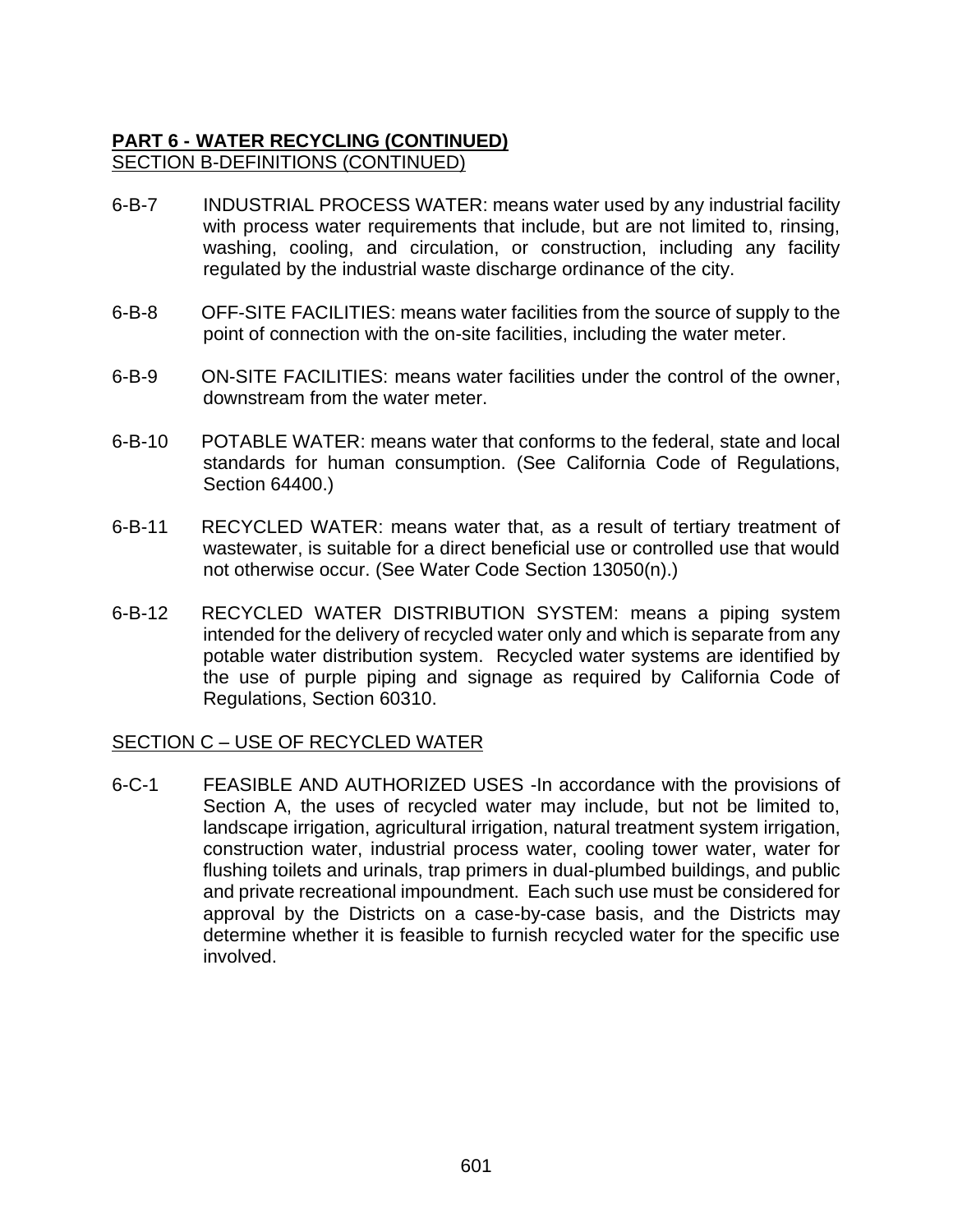### **PART 6 - WATER RECYCLING (CONTINUED)** SECTION C-USE OF RECYCLED WATER (CONTINUED)

Prior to approving such uses, the Districts may set forth specific requirements as conditions to providing such services and/or require specific prior approval from the appropriate regulatory agencies. The Districts' determination of feasibility will be based on the following factors:

- 6-C-1a FEASIBILITY FACTORS: Whether recycled water is available, or may be made available in a reasonable time period, for the intended use;
- 6-C-1b Whether recycled water use is in accordance with the standards of treatment and water quality requirements set forth in Title 22, Division 4, of the California Code of Regulations and all other applicable federal, state and local laws and regulations;
- 6-C-1c Whether the use of recycled water can be done in a manner not detrimental to public health;
- 6-C-1d Whether the cost of on-site facilities of a recycled water distribution system is reasonable under the circumstances;
- 6-C-1e Whether the cost of the recycled water is reasonable. Recycled water charges equal to or less than 100% of potable water charges are prima facie evidence of reasonableness.
- 6-C-2 REQUIREMENT TO USE RECYCLED WATER
- 6-C-2a REQUIREMENTS: For all new construction that leads to an application for new potable water service hook-up, the applicant is required to seek a determination of recycled water feasibility by the Districts' Area Engineer in sufficient time to incorporate on-site facilities of a recycled water distribution system into the project construction. If use of recycled water is determined by the Districts to be feasible, on-site facilities of a recycled water distribution system shall be required as a condition of issuance of a will-serve letter or water service application.
- 6-C-2b The Districts' Area Engineers will also review applications for new potable water service to existing service connections to determine the feasibility of providing recycled water service to these applicants. If recycled water service is determined by the Districts' Area Engineer to be feasible, applicants for new water service shall be required to install onsite facilities to accommodate both potable water and recycled water service in accordance with these Rules and Regulations.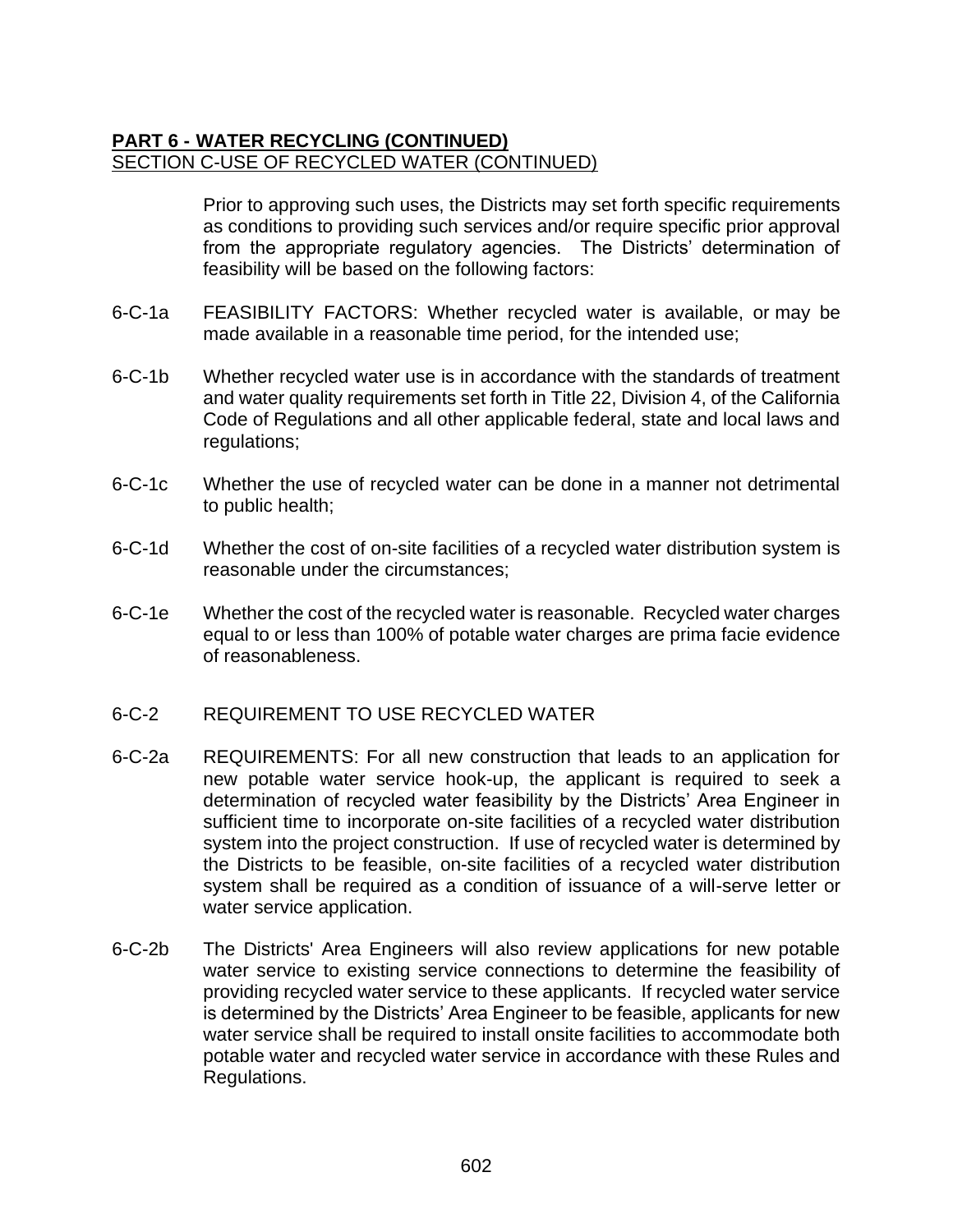### **PART 6 - WATER RECYCLING (CONTINUED)** SECTION C - USE OF RECYCLED WATER (CONTINUED)

- 6-C-2c The Districts will identify existing customers capable of receiving service from the Districts' recycled water systems and will determine the feasibility of providing recycled water service to these customers. The Districts may also require existing customers to retrofit existing onsite water service facilities to accommodate recycled water service.
- 6-C-2d If the Districts do not require the use of recycled water service, a customer may still obtain recycled water service if the Districts determine that recycled water service to the customer is for an authorized use and it is feasible for the Districts to provide recycled water to the requesting customer.

### SECTION D - PROCEDURES

### 6-D-1 REGULATIONS APPLIED TO APPLICANTS FOR NEW WATER SERVICE

- 6-D-1a CONDITIONS: Upon application by a developer, owner or water service customer (herein referred to as "applicant") for a new industrial, commercial, or residential subdivision(s) located within a District for which a tentative map or parcel map is required pursuant to California Code of Regulations Section 66426, the Districts' Area Engineer shall review the application and make a preliminary determination whether the current or proposed use of the subject property could be served with recycled water or include facilities designed to accommodate the use of recycled water in the future. Based upon such determination, use of recycled water and provision of recycled water distribution systems or other facilities for the use of recycled water, and application for a permit for such use may be required as a condition of approval of any such application or will-serve letter, in addition to any other conditions of approval.
- 6-D-1b ALTERATIONS AND REMODELING: Upon application for a permit for the alteration or remodeling of multi-family, commercial or industrial structures (including, for example, commercial office buildings), the Districts' Area Engineer shall review on a case-by case basis the application and make a preliminary determination whether the subject property shall be required to be served with recycled water or to include facilities designed to accommodate the use of recycled water in the future. Based upon such determination, use of recycled water and provision of recycled water distribution systems or other facilities for the use of recycled water, and application for a permit for such use, may be required as a condition of approval of the application.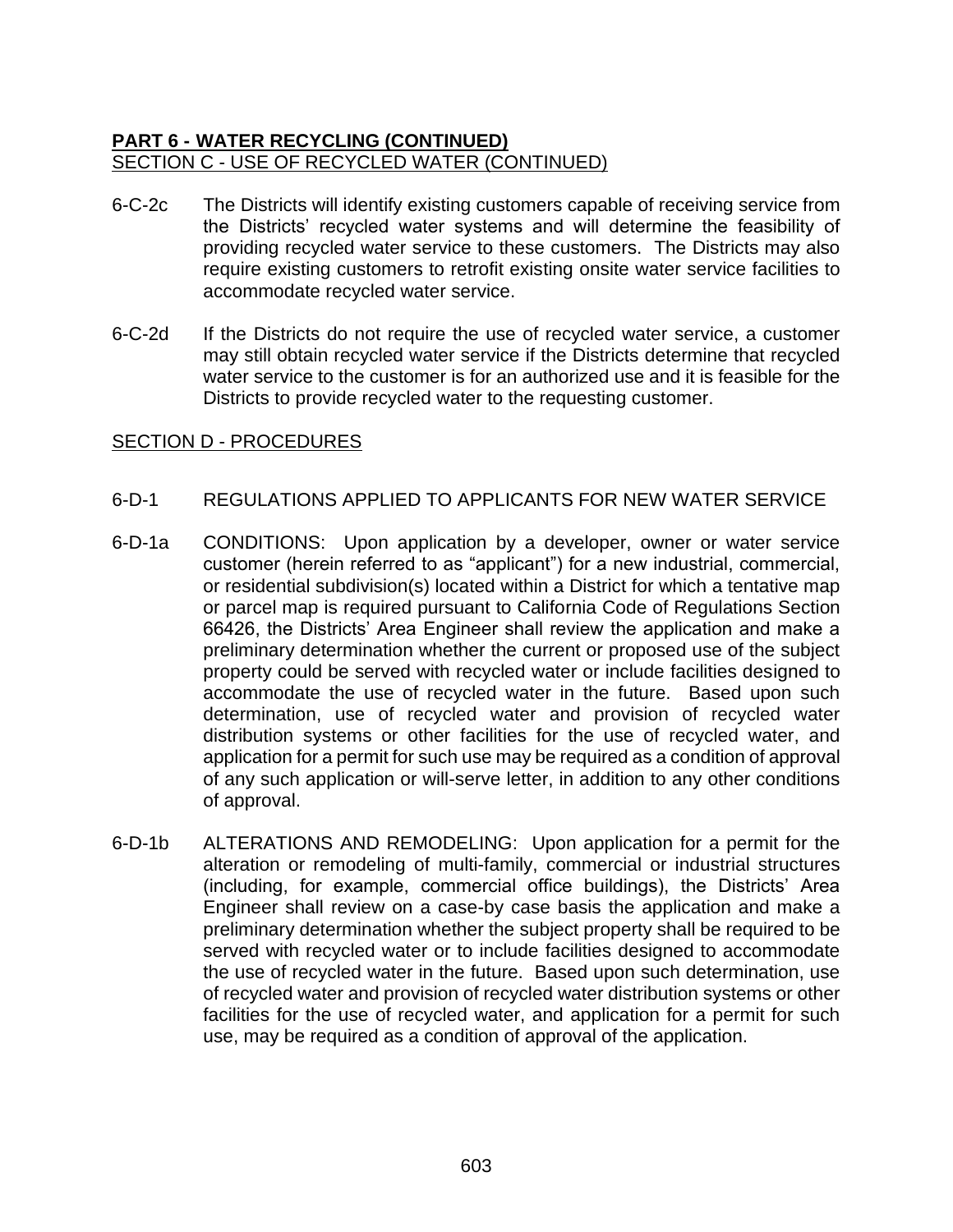## **PART 6 - WATER RECYCLING (CONTINUED)** SECTION D - PROCEDURES (Continued)

- 6-D-1c NOTICE OF DETERMINATION A notice of the basis for the preliminary determination, proposed conditions of approval and schedule for compliance shall be provided to the applicant prior to approval of the development application.
- 6-D-1d COSTS Applicants for new or expanded water service, shall be responsible for the full capital cost of onsite recycled water facilities and applicantfurnished offsite distribution facilities required as a condition of service.
- 6-D-2 REGULATIONS APPLIED TO NEW CUSTOMERS AT EXISTING POTABLE WATER SERVICES
- 6-D-2a CONDITIONS: Upon application by a new water service customer for an existing potable water service connection located within a District, the Districts' Area Engineer shall review the application and make a preliminary determination whether the current or proposed use of the subject property could be served with recycled water or include facilities designed to accommodate the use of recycled water in the future. Based upon such determination, use of recycled water and provision of recycled water distribution systems or other facilities for the use of recycled water, and application for a permit for such use may be required as a condition of approval of any such application, in addition to any other conditions of approval.
- 6-D-2b NOTICE OF DETERMINATION- A notice of the basis for the preliminary determination, proposed conditions of approval and schedule for compliance shall be provided to the applicant prior to approval of the water service application or will-serve letter.
- 6-D-2c COSTS New customers for existing or expanded potable water service will pay the reasonable capital costs of retrofitting the onsite water service facilities and the Districts will provide the offsite facilities necessary to deliver recycled water to the meter.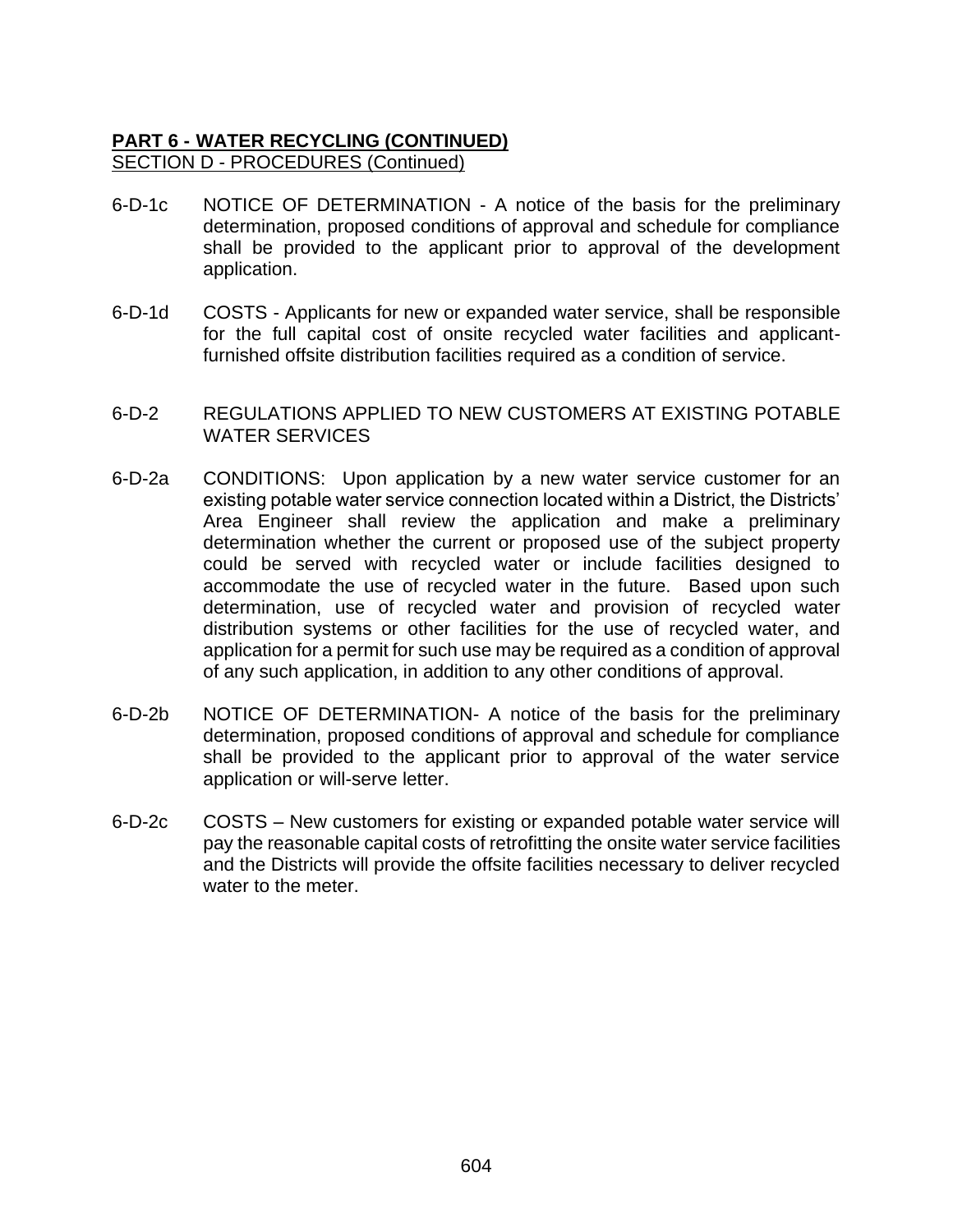# **PART 6 - WATER RECYCLING (CONTINUED)** SECTION D - PROCEDURES (CONTINUED)

## 6-D-3 REGULATIONS FOR EXISTING POTABLE WATER SERVICE CUSTOMER

- 6-D-3a PRELIMINARY DETERMINATION: During the design of new recycled water facilities, the Districts shall make preliminary determinations as to which existing potable water services shall be converted to use recycled water. Each customer for these potable water services shall be notified of the basis for a determination that conversion to recycled water service will be required, as well as the proposed conditions and schedule for conversion.
- 6-D-3b NOTICE: The notice of the preliminary determination, including the proposed conditions and time schedule for compliance, and a recycled water permit application shall be provided to the water service customer.
- 6-D-3c COSTS: Except as otherwise provided herein, when an existing potable water service customer is required by the Districts to convert to recycled water service, the customer will pay the reasonable capital costs of retrofitting the onsite water service facilities and the Districts will provide the offsite facilities necessary to deliver recycled water to the meter.
- 6-D-3d APPLICABLITY OF OUTSIDE OF DISTRICT RATES: If an existing customer is required by the Districts to convert all or a portion of their potable water service to recycled water service and refuses, the District will assess the applicable Outside of District Rate Schedules and Water Service Charges (see Part 2, Section 2-A-25a) for the customer's potable water service.
- 6-D-4 REQUESTED SERVICE On a case by case basis, upon application for a permit to use recycled water on a property not covered by subsections 6-D-1, 6-D-2, and 6-D-3 above, the Districts shall review the application and make a determination whether the subject property shall be served with recycled water. Based upon such determination, the application for the permit shall be accepted and processed subject to Section E below.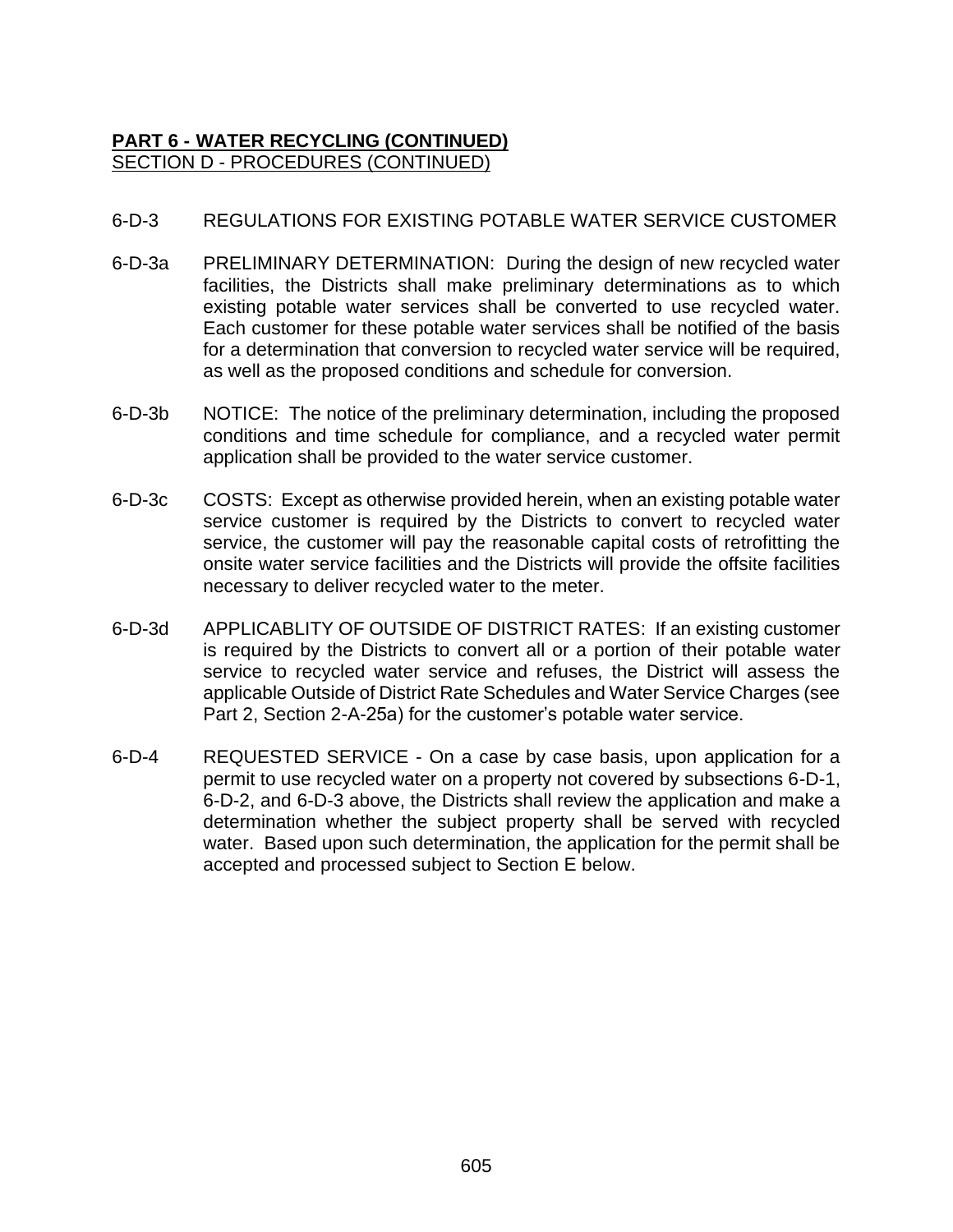# **PART 6 - WATER RECYCLING (CONTINUED)** SECTION D – PROCEDURES (CONTINUED)

6-D-5 OBJECTIONS AND APPEALS: A water service customer or applicant for water service may file a notice of objection within (30) days after any notice of determination to comply is delivered or mailed to the customer, and may request reconsideration of the determination or modification of the proposed conditions or schedule for conversion. The objection must be in writing and specify the reasons for the objection. The preliminary determination shall be final if a customer does not file a timely objection. The District Engineer shall review the objection and shall confirm, modify, or abandon the preliminary determination.

#### SECTION E- RECYCLED WATER PERMIT FROM THE DISTRICTS

- 6-E-1 PROCESS Upon a final determination by the Districts that a property shall be served with recycled water, or adoption of a condition of development approval requiring use or accommodation of the use of recycled water, the water service customer, owner or applicant shall obtain a recycled water permit.
- 6-E-2 CONDITIONS The permit shall specify the design and operational requirements for the applicant's water distribution facilities and schedule for compliance, and shall require compliance with both the California Department of Public Health Wastewater Recycling Criteria (see California Code of Regulations, Title 22), and requirements of the applicable regional water quality control board.
- 6-E-3 PLAN APPROVAL Plans for the recycled and non-recycled water distribution systems for the parcel shall be reviewed by the Districts, and a field inspection shall be conducted before the permit is granted.
- 6-E-4 PERMIT ISSUANCE Upon approval of plans, the permit shall be issued. Recycled water shall not be supplied to a property until an inspection by the Districts determines that the applicant is in compliance with the permit conditions. Recycled water service shall not commence within any area of the Districts except in accordance with the written agreement between the recycled water producer and the Districts.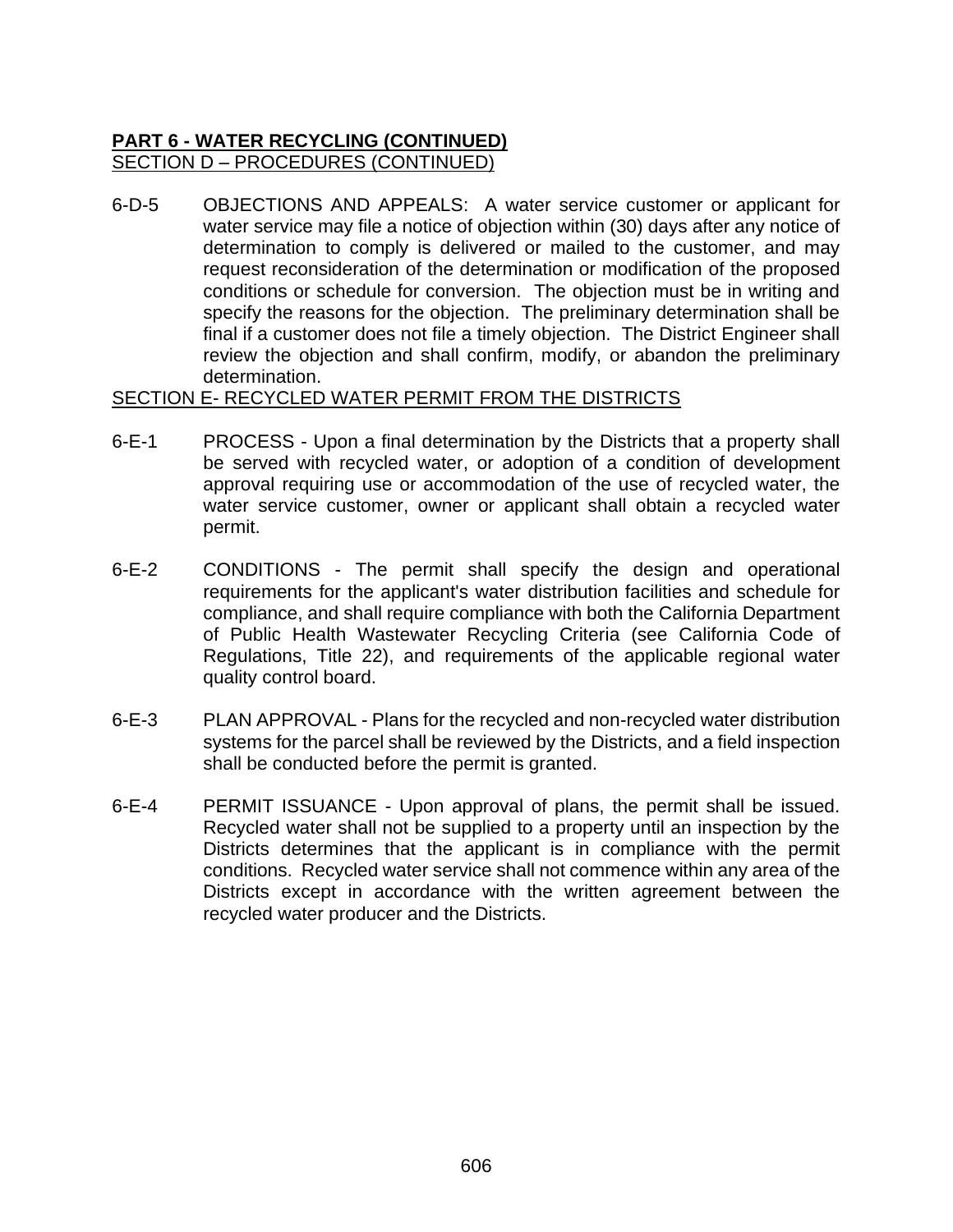## **PART 6 - WATER RECYCLING (CONTINUED)** SECTION E – RECYCLED WATER PERMIT FROM THE DISTRICTS (CONTINUED)

- 6-E-5 TEMPORARY USE OF POTABLE WATER At the discretion of the Districts, potable water may be made available on a temporary basis, until recycled water is available. Before the applicant receives temporary potable water, a water recycling permit, as described in this Section, must be obtained for new on-site distribution facilities. Prior to commencement of recycled water service, an inspection of the on-site facilities will be conducted to verify that the facilities have been maintained and are in compliance with the recycled water permit and current requirements for service. Upon verification of compliance, recycled water shall be served to the parcel for the intended use. If the facilities are not in compliance, the applicant shall be notified of the corrective actions necessary and shall have at least thirty (30) days to take such actions prior to initiation of enforcement proceedings.
- 6-E-6 RECYCLED WATER RATE The rate charged for recycled water shall be established by resolution of the Districts. Water rates shall be adjusted annually for inflationary factors using the Los Angeles Area Construction Price Index (CPI) as published by the U.S. Department of Labor.

#### SECTION F - SANCTIONS

- 6-F-1 PUBLIC NUISANCE Discharge of wastes or the use of recycled water in any manner in violation of this chapter or of any permit issued hereunder is hereby declared a public nuisance and shall be corrected or abated as directed by the Districts. Any person creating such a public nuisance is guilty of a misdemeanor.
- 6-F-2 INJUNCTION Whenever a discharge of wastes or use of recycled water is in violation of this chapter or otherwise causes or threatens to cause a condition of nuisance, the Districts may seek injunctive relief as may be appropriate to enjoin such discharge or use.
- 6-F-3 PERMIT REVOCATION In addition to any other statute or rule authorizing termination of water service, the Districts may revoke a permit issued hereunder if a violation of any provision of this chapter is found to exist or if a discharge of wastes or use of recycled water causes or threatens to cause a nuisance.